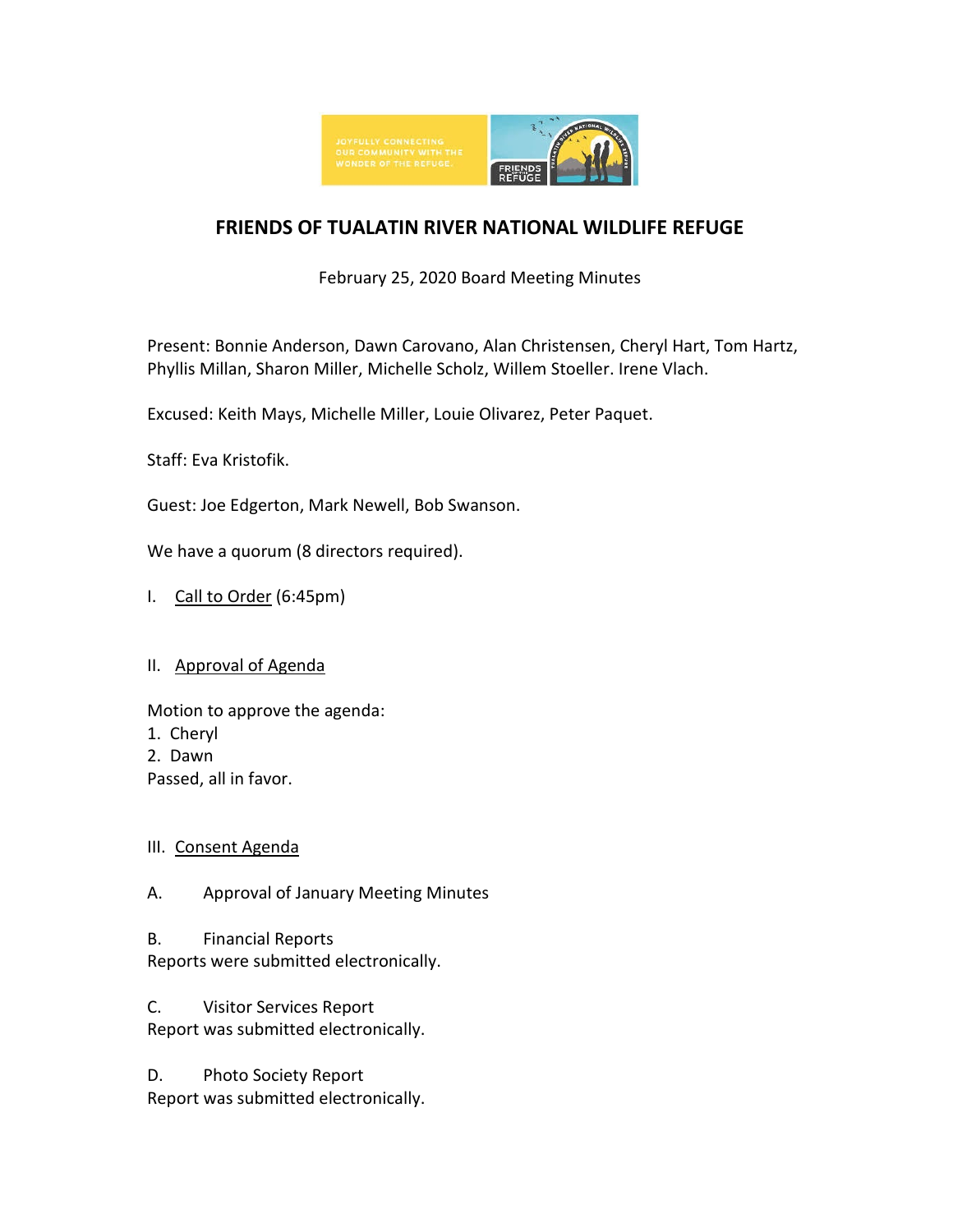## E. Restoration Report

Report was submitted electronically.

F. Membership Committee Report

Cheryl made a motion to approve the Consent Agenda with the exclusion of the Restoration report because it had not been received by all Board members;

2. Willem

Passed, with all in favor.

### IV. New Business

A. A Short History of Friends-Understanding our Roots; information on the DC fly-in training and lobbying: Cheryl

Cheryl gave an overview of the history of the Friends of the Refuge. She reminded us that we can find the history of the establishment of the Refuge in the green binders.

The Fly-in of the National Wildlife Refuge Association will be on March 31 (travel day). Training of participants will take place in the morning of April 1 and lobbying will be in the afternoon. The awards gala is scheduled for April 2. Let Cheryl know ASAP if you are interested in going. We have budgeted funding for two persons to attend the event. Chery is planning on going.

Alan will call both Michelle M. and Louie to let them know about this opportunity.

- B. Refuge Update Eva
	- Eva circulated a map with the proposed additional parking (40 spaces) at the Atfalati unit. She will print a larger map and post it in the administrative building. Send comments about the additional parking to Larry or Eva.
	- The template for cooperative farming in the uplands at Wapato is ready.
	- Chicken Creek restoration is now in phase 2.
	- Site preparation is in progress for Wapato restoration.
	- During the 2<sup>nd</sup> week of March USFWS will be meeting with NGOs to discuss hunting at Wapato. Pat is working on communication.
	- Multiple meetings are being held with the Grande Ronde tribe about the proposed plantings and hunting. The next planting will take place on March 7. Carpools are organized from Atfalati to Wapato. Contact Natalie if you are planning on attending the planting.
	- The Wapato bridges and pump house will be completed in the summer.
	- Eva is working with Bonnie and Tom on options for Visitor Services. Going forward only 3 schools will be able to visit the Refuge each week.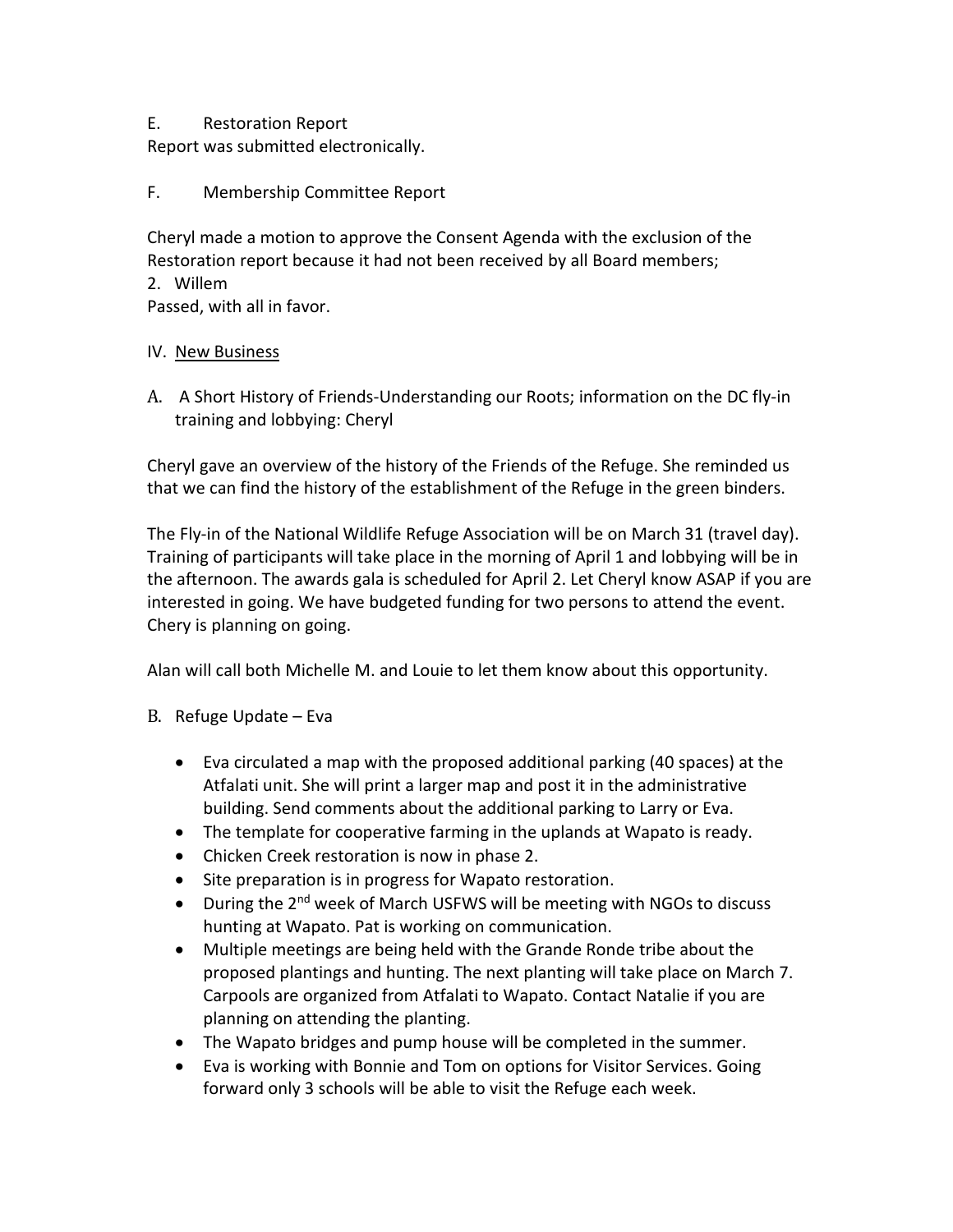C. Friends Employee Update and Future Direction – Bonnie

It is easier for FOR to hire staff than for USFWS, as we are more nimble. Funding has been received from the USFWS for those positions in the past. Currently the positions don't offer a competitive wage in the Portland area market place. Therefore it is very difficult to fill the positions and recently the hired staff leave as soon as they find a more lucrative position.

Currently ,Carly works in Andrew's position. The EE position is open, with Jenna and Andrew helping 2 days/week. Natalie is currently the restoration tech employed by Friends. She works on invasive plants removal and also does some EE work. At this point she is funded until September.

Larry is advocating for USFWS to hire 2 employees to fulfill the EE and Visitor Services programs rather than providing funding for Friends to employ the two positions.

Alan signed a letter to Kevin Foster, Regional Chief, supporting the idea that the USFWS hire two positions to meet EE and Visitor Services activities that have been fulfilled by Friends employees in the past. If this is not possible then Friends requests an increase to \$150,000 in order to hire to fill those needs but with a more competitive salary and benefits.

Dawn inquired about what liability both the FOR Directors and the organization itself have for these positions. Bonnie will send us copies of the D&O insurance policy.

D. Board Committee Configuration/Functions - Michelle

Alan proposed we hold a half day retreat on a Saturday to discuss committees, their charters, and membership of committees. We will circulate a Doodle Poll to schedule this retreat.

E. Bird Festival Update – Bonnie

Birdfest will take place on May 16; the plant sale will be on April 18 (presale on the 17<sup>th</sup>). Todd no longer co-chairs Birdfest. Parking will be set up at the Langer Family Fun Center. We will have 3 busses running from 9:30am to 5pm, staffed by Board members to promote FOR. Next year will be the  $25<sup>th</sup>$  anniversary of Birdfest. Board members are encouraged to become patrons of Birdfest by making a donation of \$100.

F. Mentor Call Notes – Alan

Robin wants feed-back on her notes from the last call. If you were on the call, please send your feed-back to Bonnie within a week.